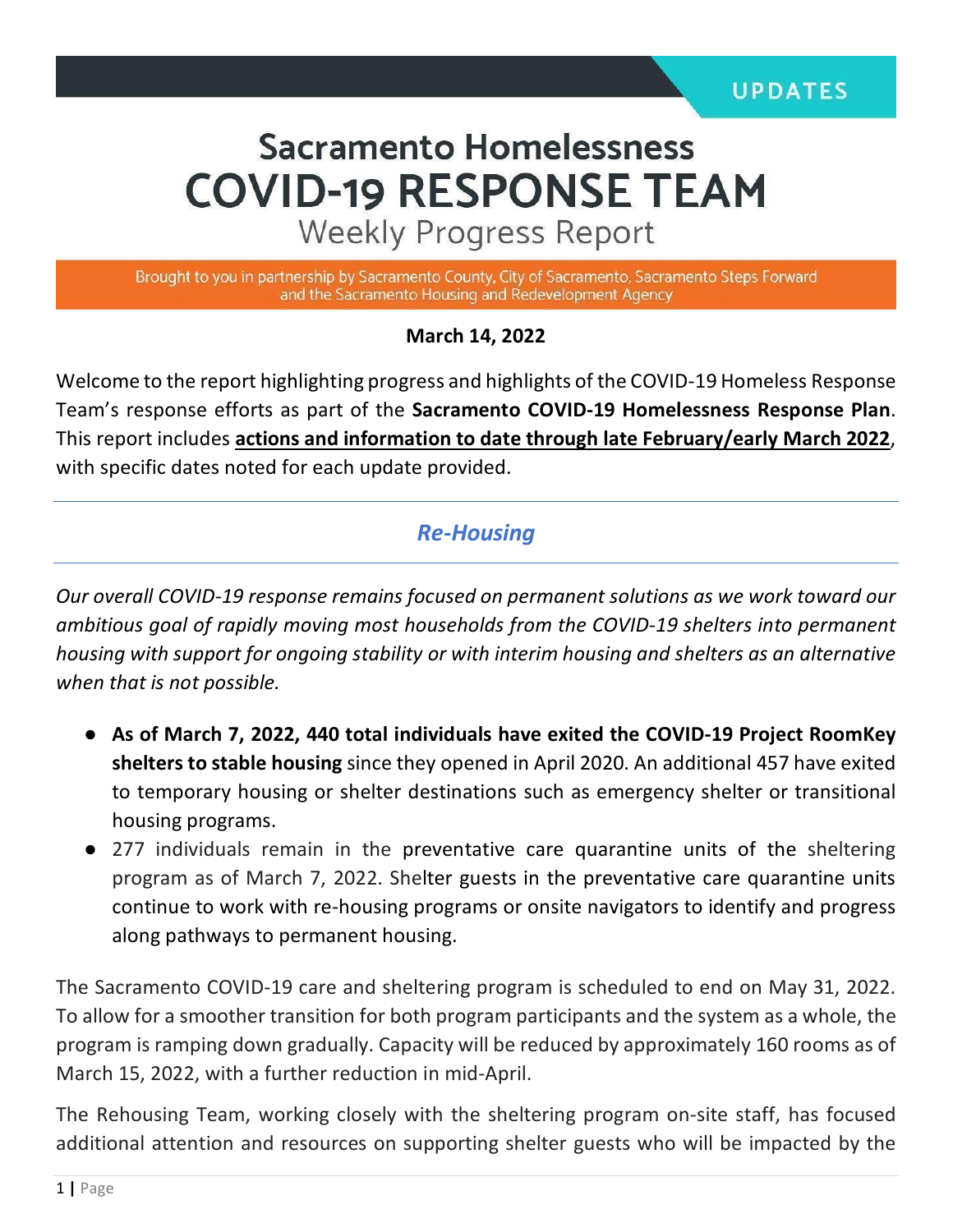upcoming capacity reductions to accelerate and monitor progress toward housing. Ongoing case conferencing, frequent communications about transition plans and available resources, and other coordination efforts with system partners are and will remain in place to ensure as many participants as possible exit to housing, and that alternative temporary housing or shelter with continued rehousing support are available for those without permanent housing lined up at the time of their program exit.

## *Isolation/Quarantine*

*As an emergency response to COVID-19, medically supported isolation care centers and preventative quarantine care centers have been temporarily funded to provide safe places for people experiencing homelessness who are COVID+, symptomatic, or highly vulnerable.*

- **Medically Supported Isolation.** As the surge in COVID-19 cases caused by Omicron declined, the COVID-19 Response/Rehousing Team, in partnership with Public Health, gradually decreased the medically-supported isolation overflow capacity that increased during the surge. Medically-supported isolation units remain a resource, and will continue to be part of the care centers through the currently scheduled duration. The Team will continue to work with Public Health to adjust capacity as needed.
- **Preventative Quarantine Care.** Per the current ramp down plan for the COVID-19 care and sheltering program, preventative care units will remain available through the end of May. To allow for a smoother transition for both program participants and the system as a whole, capacity will be reduced gradually, with a reduction in capacity of approximately 160 rooms as of March 15, 2022 and a further reduction in mid-April.

### **Total Individuals and Households Served**

The total number of rooms currently and the number of individuals/households served since April 8, 2020 **through March 7, 2022** are as follows:

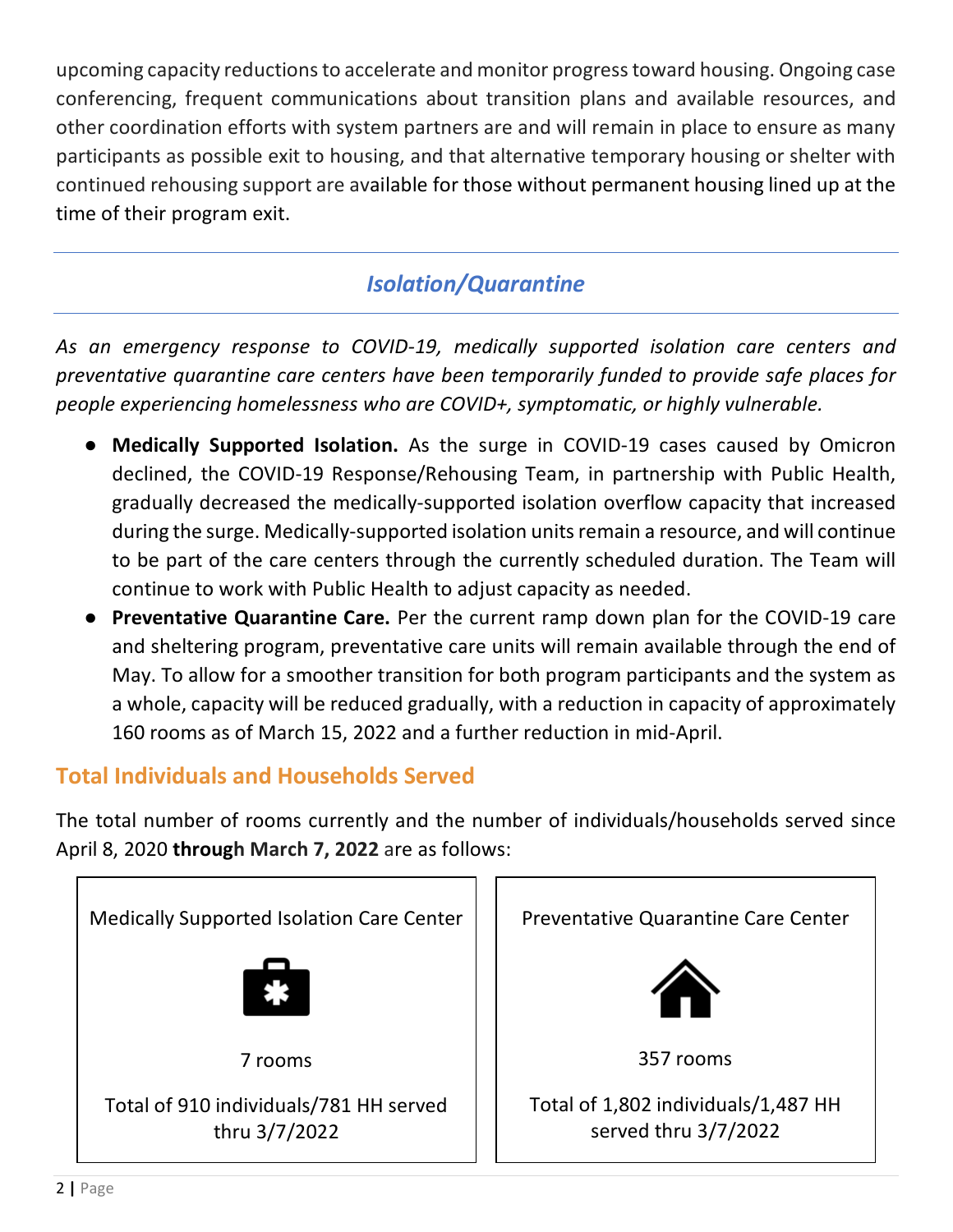*\*Total unduplicated served since 4/8/20: 2,271 individuals.* 

#### **Length of Stay for Individuals Served in the Sheltering Program**

The **average length of stay** for individuals currently in the sheltering program is 210 days, or about **7 months.[1](#page-2-0)** Of those 277 individuals in the shelters as of March 7, 2022:

- 78% have been there for more than a month
- 63% have been there more than 3 months
- 47% have been there over 6 months
- 16% have been there over a year

The average length of stay for **all** individuals who have been served by the preventative care quarantine centers (including both people who have exited and people who remain) since they opened in April 2020 is 156 days, or just over 5 months. Among those 1,393 total individuals:

- 75% had/have a length of stay of a month or longer
- 52% had/have a length of stay longer than 3 months
- 33% had/have a length of stay longer than 6 months
- 11% had/have a length of stay of more than a year

Length of stay information for all individuals served by the preventative care quarantine centers as of March 7, 2022, broken down by people who have exited and people who remain in the shelters, is as follows:

|                                   |               | <b>Individuals who:</b> |               |
|-----------------------------------|---------------|-------------------------|---------------|
|                                   | <b>Total</b>  | have                    | are in        |
| <b>Length of Stay</b>             | <b>Served</b> | exited                  | shelters      |
| 30 days or less                   | 355           | 295                     | 60            |
| 31 to 60 days (1-2 months)        | 150           | 148                     | $\mathcal{L}$ |
| 61 to 90 days (2-3 months)        | 159           | 119                     | 40            |
| 91 to 180 days (3-6 months)       | 276           | 230                     | 46            |
| 181 to 365 days (6 months-1 year) | 297           | 213                     | 84            |
| 366 to 730 days (1-2 years)       | 156           | 111                     | 45            |
| Total                             | 1393          | 1116                    | 277           |

## **Demographics**

The following is a demographic breakdown of the 1,393 people served by the COVID-19 shelter system preventative quarantine units from April 8, 2020 through March 7, 2022.

<span id="page-2-0"></span> $1$  The length of stay information in this section covers only individuals served in the preventative care quarantine centers, since the medically supported isolation units are specifically for people who have tested positive for covid-19 and need a safe place to isolate until they are no longer contagious or experiencing symptoms.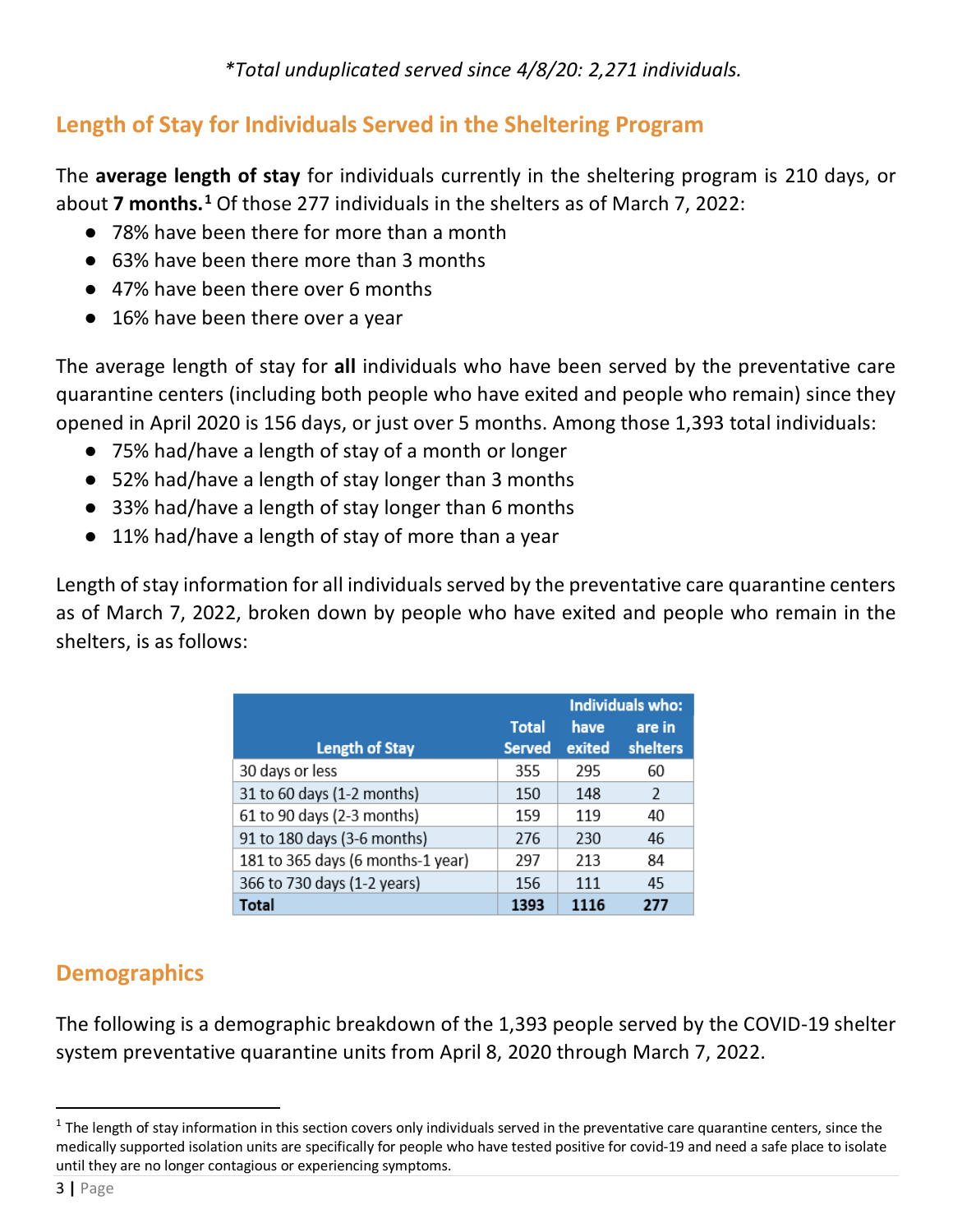**AGE** 

**GENDER** 





**RACE** 

**ETHNICITY** 



## *COVID Vaccines and Testing*

## **Vaccine Planning and Distribution**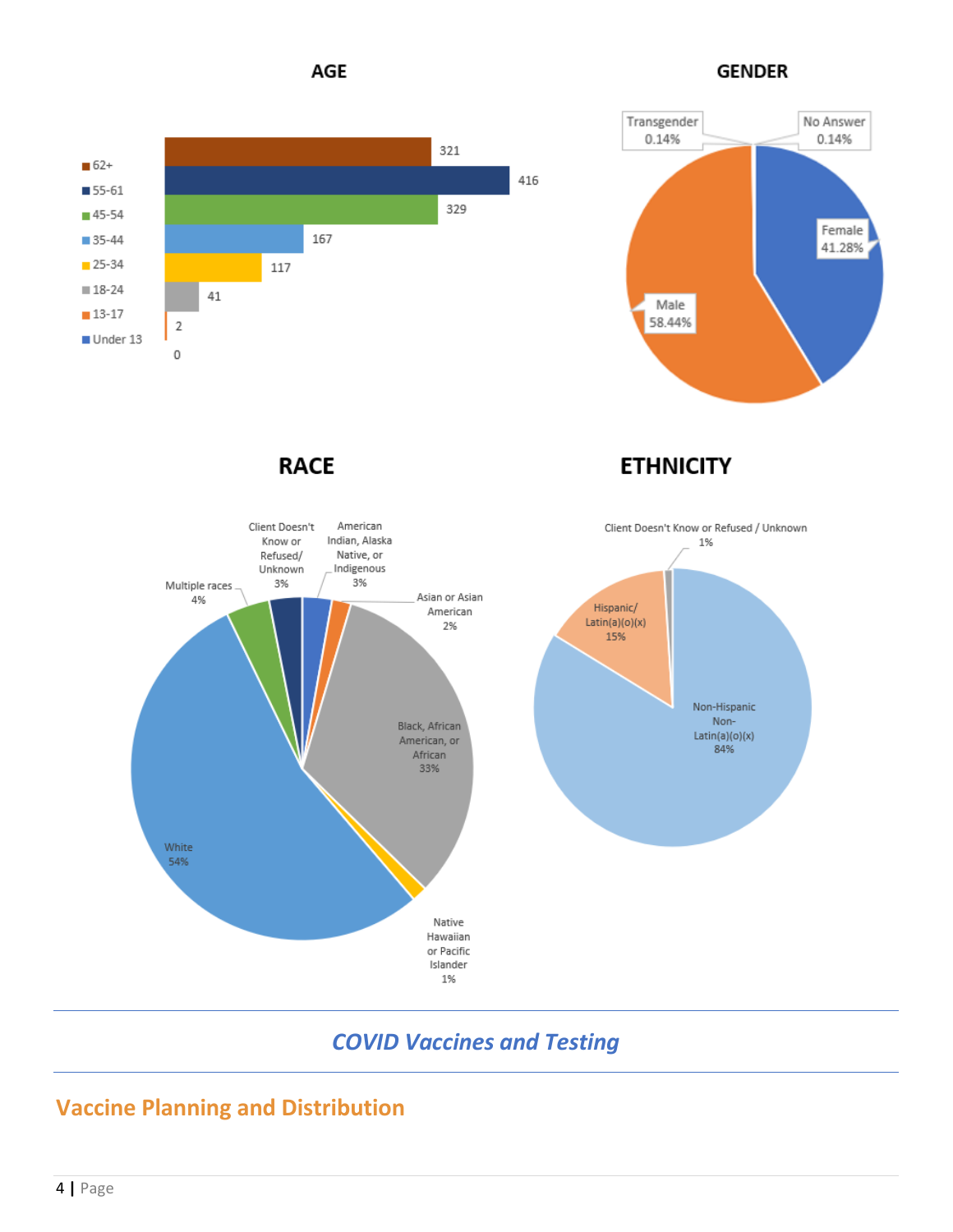*County Public Health is coordinating vaccine distribution for persons experiencing homelessness and is utilizing Johnson & Johnson single-dose and Moderna 2-dose vaccines for vaccination efforts for persons experiencing homelessness. Public Health offers initial doses, additional doses, and flu shots. Replacement CDC vaccination cards can be issued for individuals who have lost theirs.* 

**As of February 25, 2022, a total of 2,531 vaccination doses have been administered to people experiencing homelessness** by the Public Health Department Vaccination Partnership:

- 1,685 Johnson & Johnson vaccine doses
- 846 Moderna vaccine doses

As of February 28, 2022, the County's COVID-19 vaccine distribution program has transitioned from County Public Health to the Immunization Assistance Program (IAP). The weekly COVID-19 vaccination events held at Loaves & Fishes (Tuesdays, 7:30 - 9:30 a.m.) and Harm Reduction Services (Thursdays, 3:30 - 6:00 p.m.) for initial and booster Johnson & Johnson and Moderna doses, as well as flu shots, will continue. Shelters or encampments interested in pop-up vaccination events can still contact Gabrielle Ortiz at ortizg@saccounty.net.

#### **Testing**

*County Public Health in partnership with medical partners continues to do robust COVID-19 testing at shelters, encampments, and isolation/quarantine care centers, aiming to be able to do widespread testing to ensure the health and safety of people experiencing homelessness.* 

Sacramento County has been monitoring and responding to the changes within the COVID-19 pandemic as it relates to testing. During the Omicron surge, County Public Health added staffing and capacity to existing sites and extended their timelines. In response to decreased case numbers and decreased demand for testing, as well as additional testing access points available in the community, Sacramento County is modifying its approach to its community testing program. **As of March 1st the Community Testing Program sites will reduce from 13 to 7**, and they will be managed through a State contract instead of a County one. The County will continue to monitor community need and engage proactively with community based organizations and health system partners to make adjustments if needed. Additional details about testing sites are available on the County's [web page.](https://www.saccounty.gov/COVID-19/Pages/Symptom-Screening_MobileTestingSite.aspx)

## *Ensuring Safety and Health for Persons Living Outdoors*

*This strategy is focused around providing coordinated support to people who are unsheltered to remain safely in place per CDC guidance to slow the spread of COVID-19.*